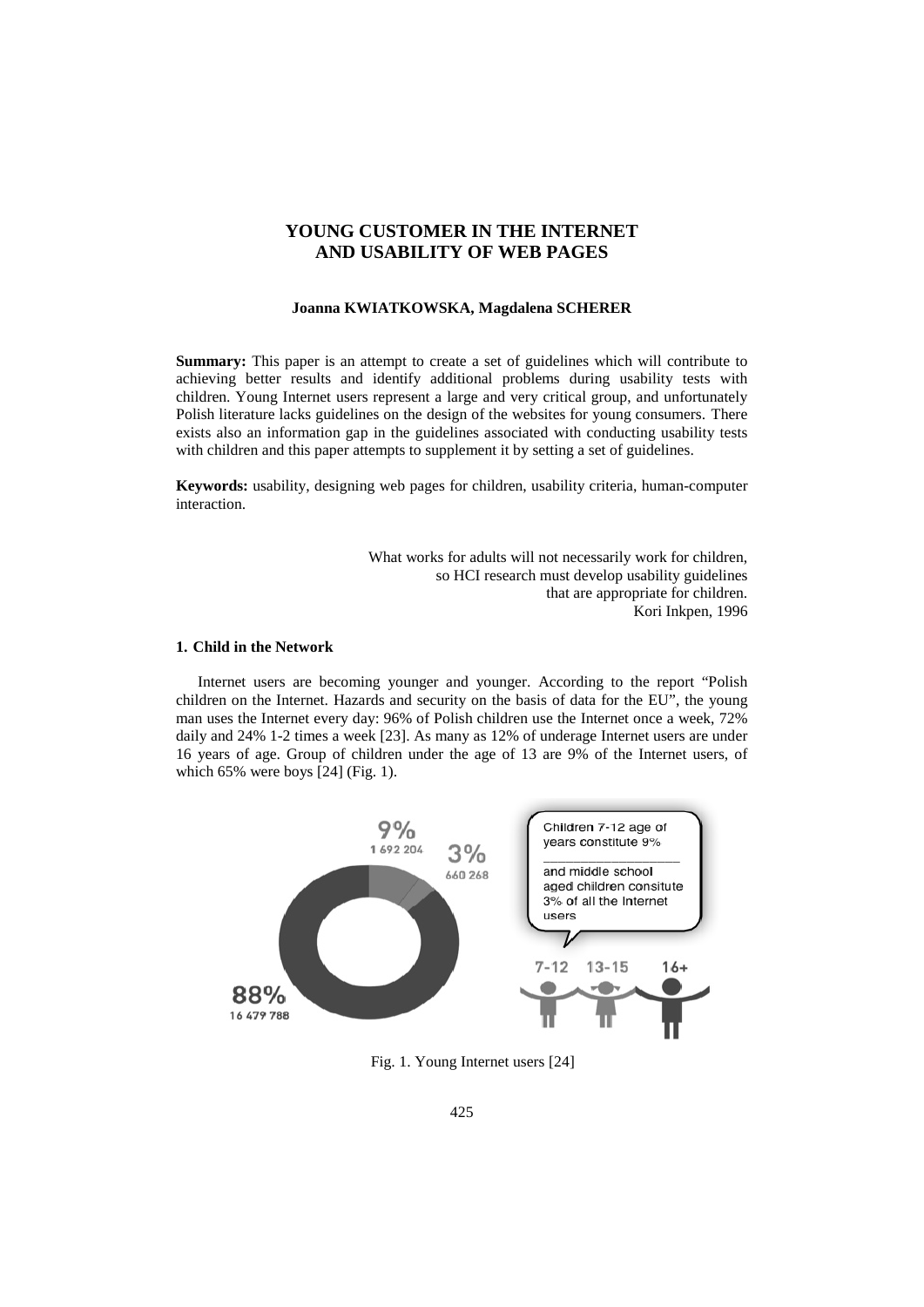



Fig. 2 shows that children are a significant group of Internet users - are consumers in the network. Consequently, more and more websites are targeted at this group of users. As the young users have little experience in using the Internet, it is important that the web pages they visit should be useful and take into account their mental models and stages of cognitive, emotional and social development. To design a web page which target user will be children, it is necessary to carry out a series of usability tests, during which the research group will be just children and to use design guidelines which take into account abilities of a young man. It is very important because children are very critical and if a web page does not meet their expectations or the use of it is complicated, then they leave it very quickly [3]. Moreover, according to Silica Larkin, children understand very well what the usability is and can evaluate it [15]. Because in Polish literature exists an information gap in the guidelines associated with conducting usability tests with children, this paper attempts to supplement it.

#### **2. Child - the consumer - market research**

According to the Law on Ombudsman for Children, each person can be called a child from the moment of conception to the age of 18, i.e. reaching one's majority. According to the ESOMAR Code, a child is someone under 14 years of age and 14-17 years age group is referred to as young people. These definitions can be applied in the absence of specific definitions in the country [22].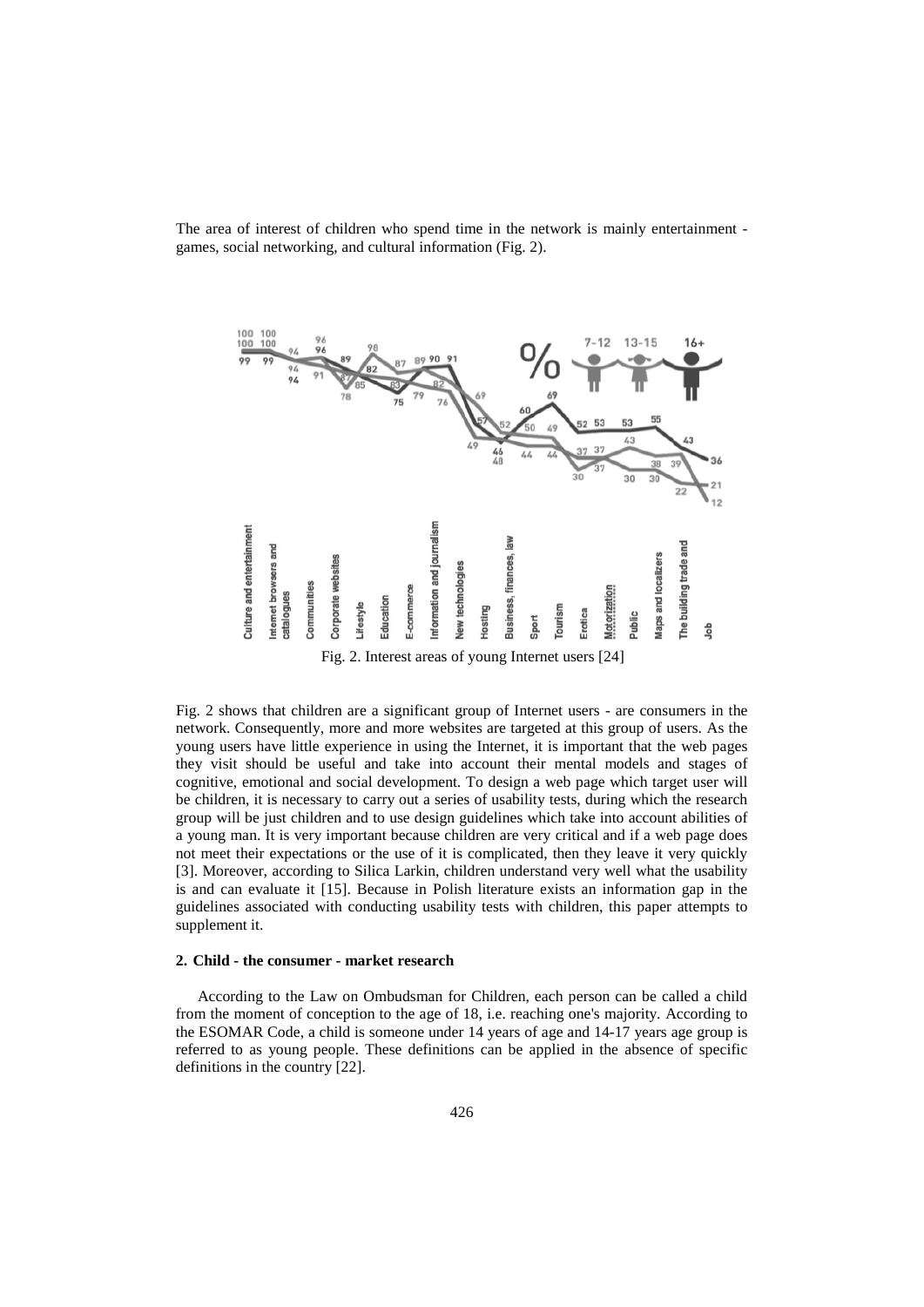During research with children (marketing, usability, etc.) we should be aware that minors are citizens whose rights have been delegated to parents. Therefore it is necessary to observe the following rules:

- Express written consent of the child's participation in the research,
- The presence of a parent during the study (children aged 4-7 years),
- − Creating the conditions in the place where the examination will be carried out (friendly, safe environment),
- Setting the time frame of the research which is appropriate for the child's age category,
- Informing the child about the test schedule,
- − Adjusting the research pace and action for mental and physical condition of the child [20].

According to the Code of ESOMAR (European Society for Opinion and Marketing Research) research involving children should take into account the following factors:

- Welfare of the child (the study is to be pleasant and interesting experience),
- The rights of parents or legal guardians of the child (they must be confident that during the study, all the rights and interests of the child are observed),
- Position of the researcher (providing protection legal tools for personnel carrying out the research in case of accusations, misunderstandings concerning inappropriate contact with children),
- − Other public authorities and opinion leaders, who must have the assurance that the tests are carried out at the highest level, and the children are not exploited in any way [20].

Moreover, according to the ESOMAR Code the following rules should be followed: Children under 14 years:

- If the test is carried out in schools or other institutions (so-called protected area), you must obtain permission to carry out research from the person responsible for the place,
- If the test is carried out in a public place or in an orphanage, then the parent's consent is required or of the person entrusted with custody of the child,
- − A request for permission to conduct research with a child, it is necessary to provide information with all issues related to the research, including an explanation of the need to ask the child such sensitive questions. The person conducting the test may be invited to present a document confirming his or her identity,
- The person responsible for the child should be present during the test (does not need to reside in the same room),
- If the child's task will be testing a product, then the person that is responsible for the child should have the right to become acquainted with the product [22].

Children and young people (the definition of a child and young person by ESOMAR has been presented earlier):

If the child or young person tests a specific product (toy, food, etc.) we must make sure that it meets all safety rules and legal principles (e.g. children cannot consume alcoholic beverages, parents may not agree to participate their child in the test because of their views or beliefs relating to this product). The person which carries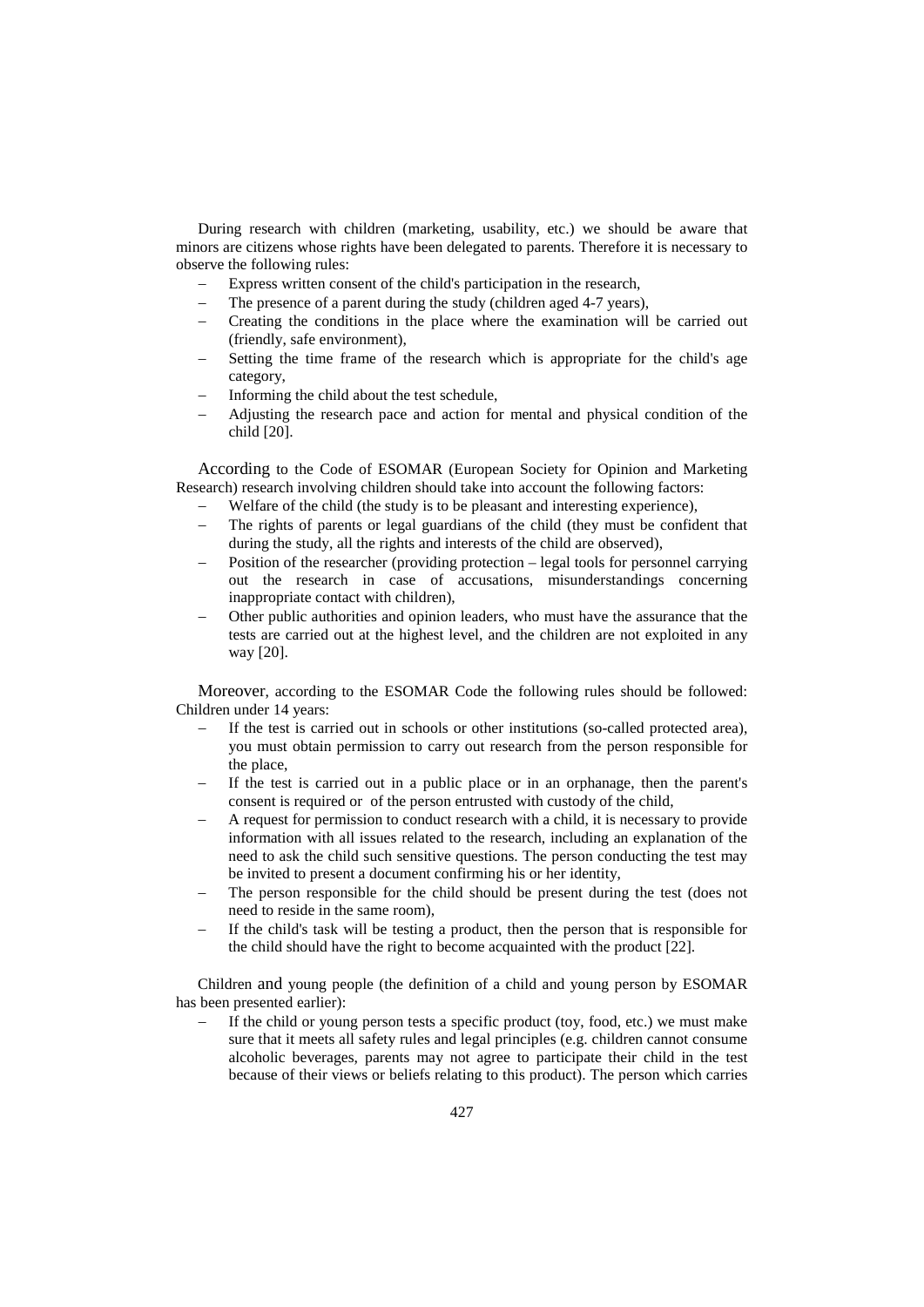out the tests may require the supplier of the product to provide a written statement in which he undertakes to incur liability in the event of adverse side effects caused by this product,

− During carrying out the tests we should take into account the level of maturity of the child (e.g. in the case of some computer games the child may feel anxiety and fear) [22].

Patrycja Venulet has proposed the following methodology for conducting qualitative research with children:

Children aged 4-5 years:

- − Individual interviews,<br>
− The presence of a part
- The presence of a parent.

Children aged 6-9 years:

- Interviews in pairs or groups (5-6 people)
- The group should be appropriately matched for age and gender.
- Children aged 10-12 years:
	- Focused group interview.

And a methodology for carrying out quantitative research:

Children aged up to 7 years:

- Asking children about the facts at this age is somewhat difficult,
- − Making accurate assessments is difficult,
- Parents play an important role in the recapitulation of test results.

Children aged 7-12 years:

The interviews with questionnaire forms [20].

As a result of literature research and their own experience, the authors of this paper have developed a list of guidelines, which applying allows performing website usability tests with children in an effective manner and in accordance with the ethical standards. The results of the study are presented in the next section.

## **3. Website usability tests with children – guidelines**

## **3.1. Introductory information**

Researchers who intend to carry out usability tests with children, need to be aware of their cognitive development. Jean Piaget distinguished children's cognitive development phases, taking into account their age:

- − 2-4 years: preconceptual thinking. This is a phase in which only a child learns to interact with other people, called objects. Children of this age are able to concentrate for about 8-15 minutes and have not yet fully developed motor skills [7];
- − 4-7 years: intuitive thinking. Although children of this age are able to make verbal contact, they have a problem with understanding many issues. The investigator must therefore take into account the above limitations and adjust the level of their statements and questions to the level of the child - direct questions, no suggestion, short time of tests. At this stage of child development research the focus groups and qualitative interviews turn out to be the best solutions;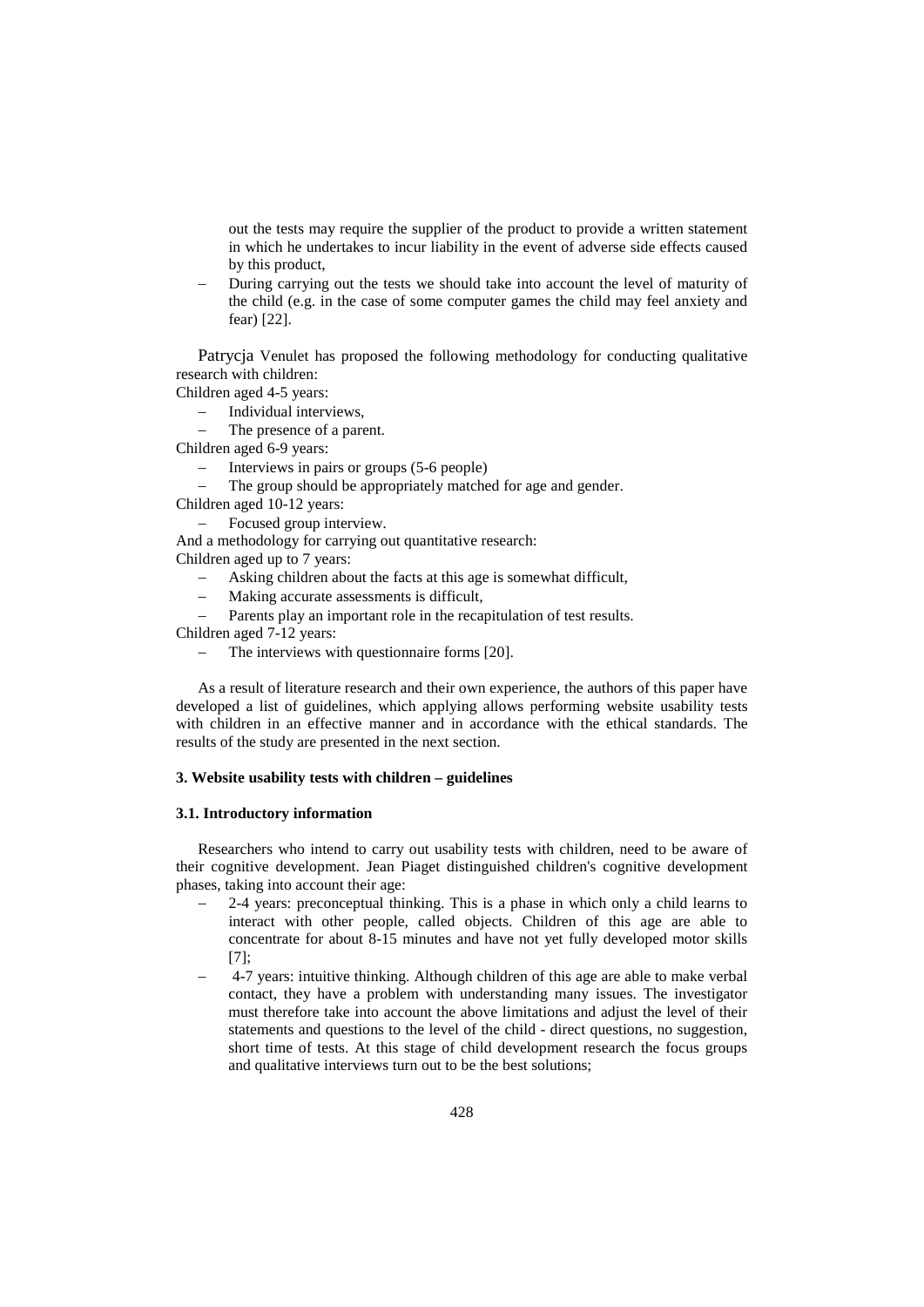- 8-11 years: the real operations. Children already can read and write, expect a large stimulation during the test (fun, games, teaching aids), also exhibit a tendency to fantasize. In this age group, surveys, structured interviews or focus groups work well;
- − 11-15 years: formal thinking. Children are already members of the community are able to negotiate, think formally, abstractly and logically. They expect social acceptance, which is why it is important that during the test there is a nice atmosphere. They have no problem with making contact with strangers [2].

Jakob Nielsen suggests carrying out research in pairs in the case of children aged 6-8 years (thanks to the interaction that occurs between children it is possible to obtain very interesting feedback) and individual sessions with children under 6 years of age and over 8 years of age [3].

We should also pay attention to the computer skills of children in the given age groups: less than 2.5 years:

− Lack of ability to handle mouse, keyboard, or touchpad [9],

7-11 years:

- − Browsing the page content,
- Ability to work in a group before a computer screen,
- − Recognition of metaphors [8],

more than 14 years:

The abilities at the level of adult human [9].

## **3.2. Preparation of test**

- Preparation of the laboratory: setting the correct height of chairs, microphone, etc. Obtaining better results of the tests is possible if the tests take place in an environment that is familiar to the child (his or her room, kindergarten, school, etc.). The test may also be arranged in such a way that the child at the first visit only see the lab and get to know all the employees, whereas the real test will take place during the second visit. Researchers can also make the laboratory to be more child-friendly - colored posters, toys, etc. However, there is a danger that the above mentioned items will be distracting, thus it is important to maintain a compromise;
- First meeting: the child's parents play the essential role during the first contact with the researcher. Because they are the authority for the child, it is worth to ask them before the first meeting to presented the child the person who will be moderating the tests. In this way the researcher will increase his or her credibility. However, to not impose their opinion, the parents should not be present during implementation of the survey - they should not be present in the same room;
- − Creating an appropriate atmosphere (brief conversation with the child on issues not related to the objective of the tests, for example, about his hobbies, favorite toys, etc., Establish partnership relationship with the child). The investigator should be dressed informally;
- Parents must give written consent for participation in usability tests of a child (taking pictures during the test and recording video, gratuities should also be considered). A child can be said that the tasks performed during the study are strictly confidential;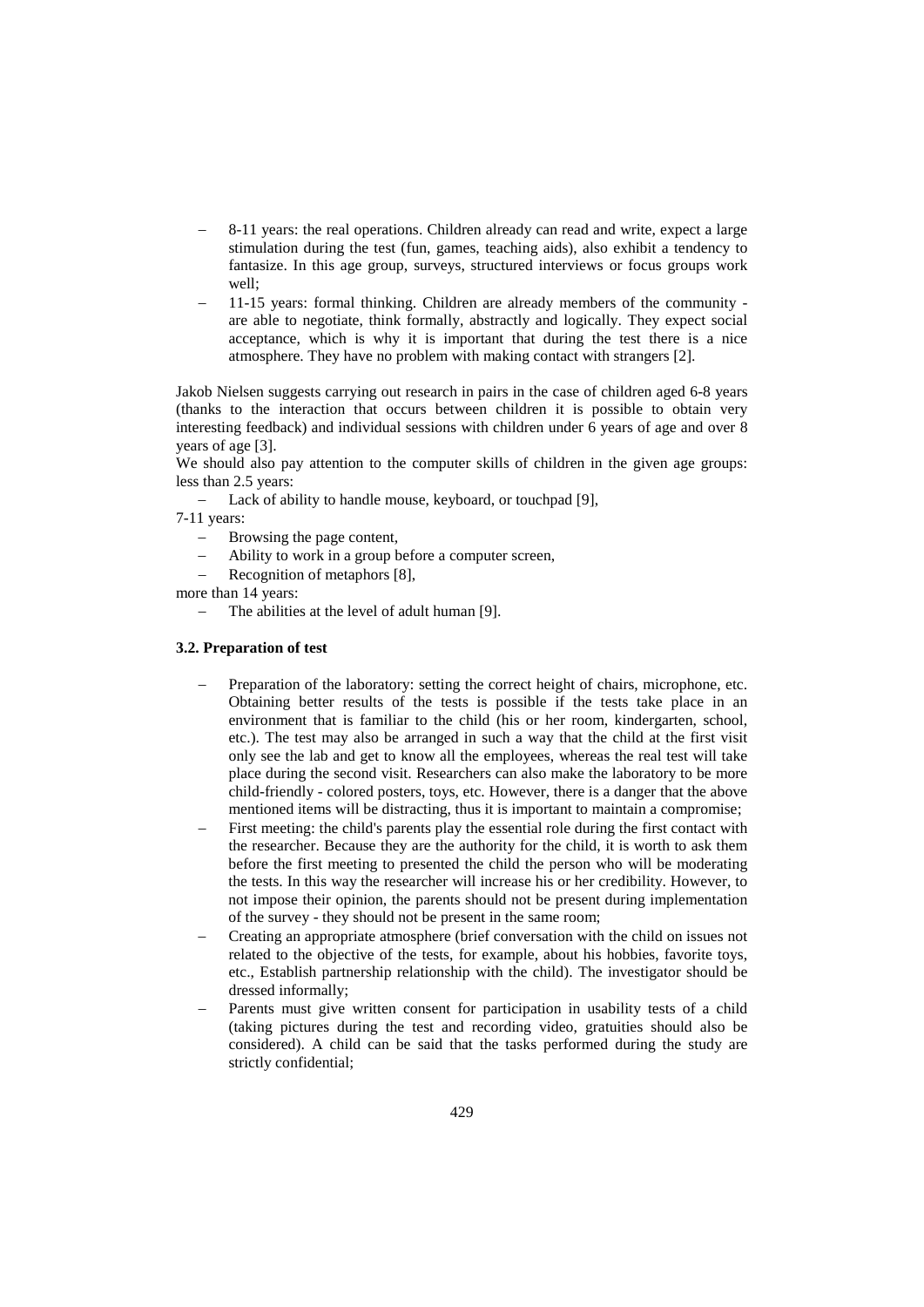- Explanation of the aim of the research, how it is performed and verification of the information – it is worth to ask the child to communicate in its own words what is the purpose of the study and what it will have to do. The child should also have the opportunity to question a moderator. In addition, it must be explained to the child that he would not be evaluated or tested in any way. When testing prototypes child may be disappointed that the study does not apply to finished product. Then you need to explain to it what it is and why testing a prototype of the product in this phase is extremely important;
- It is worth to present the equipment used during the test, the laboratory, present observatory (if any), that the child is not distracted during the test;
- − Adequate preparation of tasks: taking into account gender of the child and his interests, opportunities resulting from its development, such as small children cannot read, older already have this ability, and teenagers scan the text. In addition, the objectives of the task should be flexible. Each child must perform tasks in a different order, because the fatigue and boredom can affect the manner of their implementation;
- If during or after the execution of the study child will be able to take advantage of refreshments, you must first consult a parent of a child or his guardian and obtain information about possible child's diet or allergies occurring.

#### **3.3. Performing tests**

- − Initial test of ability to the child: for preschool-aged children, they may have problems adjusting to the equipment with which they will use during the test (e.g. different from the one that it has at home). Therefore, you should first check how the child copes with e.g. the mouse (pointing given objects, drawing, dragging, etc.), mouse pointer movement speed can be also slowed down. However, the child should not be taught handling the computer hardware [9]. To familiarize the child with the new hardware, we can also perform some kind of warm-up - moderator points the finger at some place on the monitor and the child moves the mouse pointer over the place;
- Take short breaks, children get bored quickly. It is worth to consult with the child's parents on the need for a toddler to use the toilet;
- Feedback: during the tests it is worth to motivate the child to actively participate by commenting on each of its positive steps, for example, "you're doing well". It is also very motivating approach when the researcher tells the child that it is an expert who will teach all those present in the laboratory using the test site [3];
- Reading the nonverbal signals: children often do not express their feelings directly, so you should particularly pay attention to such behavior as the drilling, yawning, laughing, sighing, etc.;
- Verbal contact: if the child is confident and very communicative, you can ask them to think aloud while using the test page. The researcher can also ask the child what are his feelings when it uses the site. Use language should be suited to the child development (e.g. do not use technical terms, sarcasm);
- If the couple of children is involved in the study, no questions should be directed to only one of them, you cannot favor one child;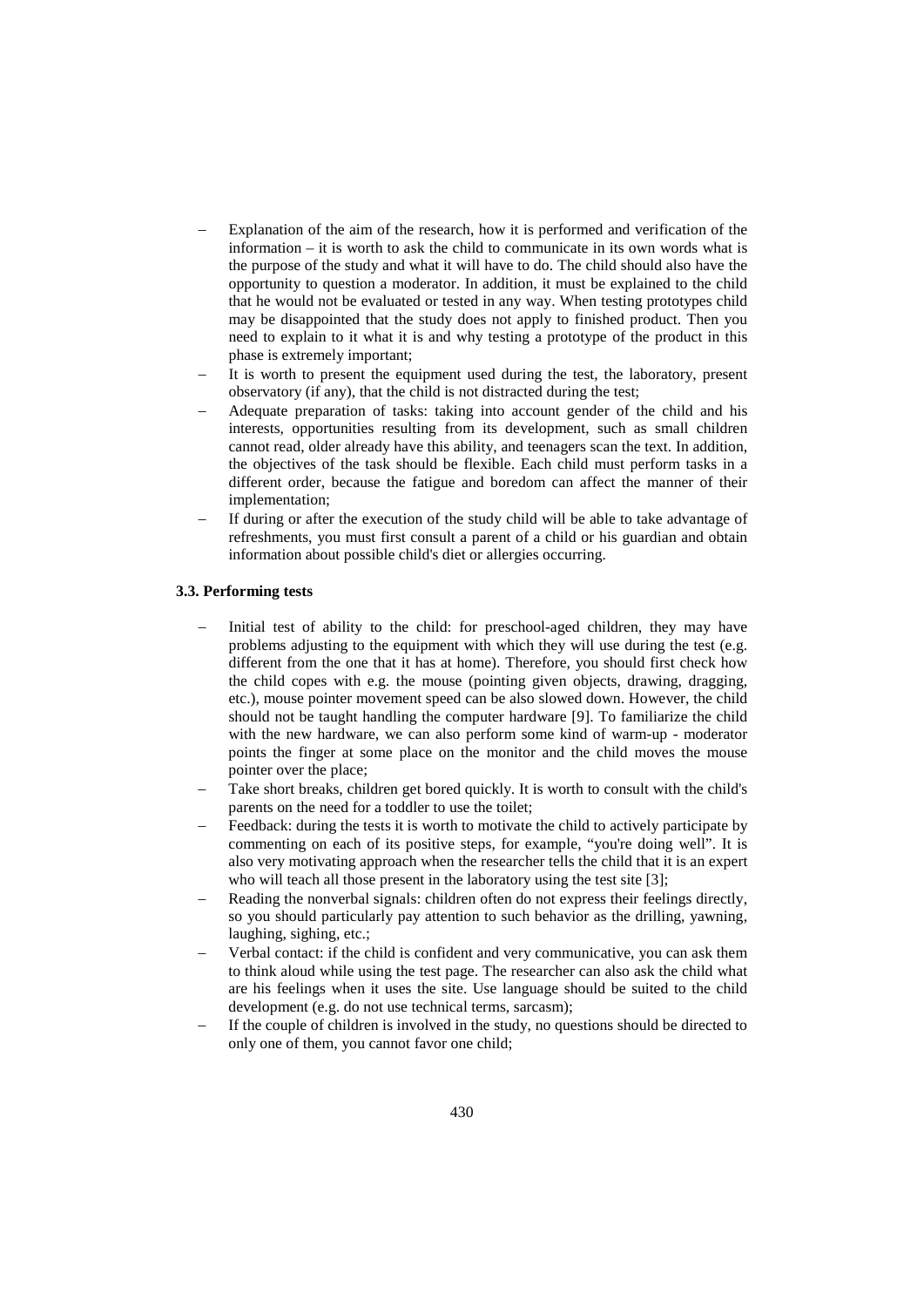- To observe the natural behavior of the child, the investigator using a clever excuse should leave for a moment the laboratory during the tests;
- Demotivating factors: offering children during the study sweets, drinks, giving them the time frame for the task (pre-school children are able to take part in a study lasting up to 30 minutes, the older children - one hour [9]), keeping notes in a way visible for the child, etc. If the child is distracted and clearly shows their boredom, then the researcher can gently admonish or inform it that the test ends, for example, for 5 minutes;
- In case of providing guidance for the children by loudspeakers (moderator is not present in the laboratory), speak soft, calm and warm voice;
- The moderator should always control whether the child understands all the concepts, if he knew words, whether he knows what is shown at pictures, etc. Furthermore, if a product-specific website is tested, for example, associated with a series of books about Harry Potter, the moderator should be familiar with the topic / issue (in this case, the content of the book) [15];
- If the child is very shy and unable to stay in the lab alone with a moderator, then the parent's presence will be helpful. The parent, however, should not be located within sight of the child and should not enter into interactions with him. Very small children can sit on their parents' lap during the test [9]. Parents residing outside the laboratory during the study should have the opportunity to observe the child in another room;
- If the child came to the place where the examination will be held with both parents, and other accompanying persons (siblings, relatives, friends), then this person should be present during the test in another room;
- − Children often use the computer or the Internet in the presence of parents, relatives, etc. and ask them questions about functionality, taking the next steps, etc. If this situation occurs during the test (the moderator will ask the child how to perform a task), then the conversation should be moderated to let the child solve the task by itself, e.g.

child: Where should I click?

moderator: And which element looks that you can click on it? [9];

- − Do not ask the child whether he wants to perform some task, because it can give us the negative answer. Instead, you should encourage the child to do something, for example, I need your help ..., It is high time that we have tested how it works ... etc. [9]. Children willing to provide assistance to others, so to encourage them to act a moderator may begin to perform the same tasks at the same time making many mistakes and saying that it is too difficult for him. Then there is a likelihood that the child takes the initiative and show us how we should do something [9];
- In the case of children who are just learning to read, we can help them by reading some of the labels appearing on the website [9];
- In the situation where a researcher is unable to establish contact with the child and carrying out the test poses many difficulties, then the test should be stopped;
- Conducting usability tests in groups (maximum of six children in the case of teens and a group of three people in the case of babies), it should last up to 2 hours, but the script should be prepared only for an hour [13];
- In the case of usability tests of computer games, it is recommended to perform testing in pairs. The test can be prepared so that the child can separately evaluate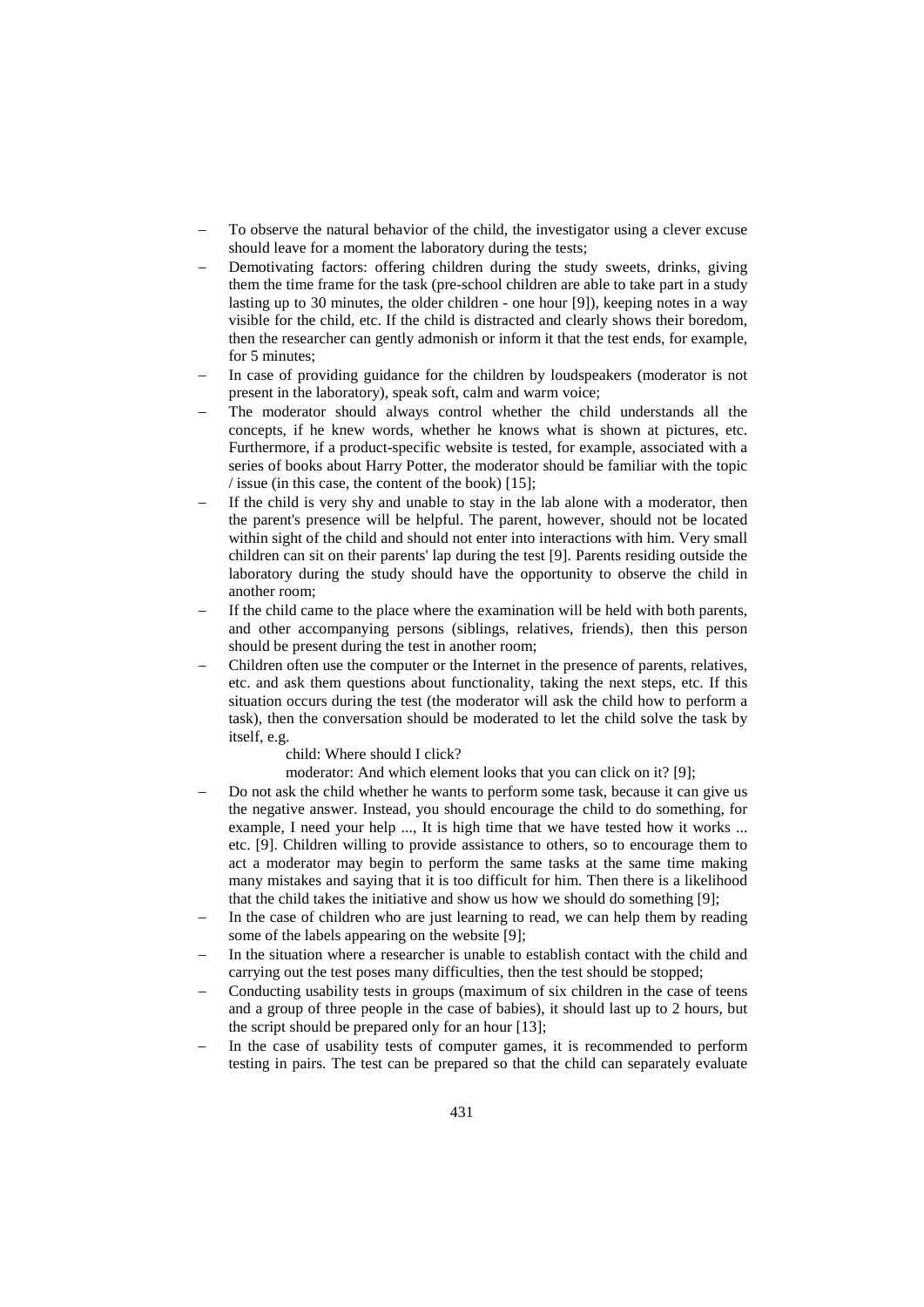the rules of the game and its artistic value. Pairs of users aged 13-14 years identified more usability problems, if young participants already knew each other [23].

## **3.4. Completion of survey**

- − Children often depends on the acceptance of adults, thus more important than verbal communication are non-verbal signals sent by them (laughter, boredom, yawning, drilling, cries of admiration, etc.). Therefore, the test moderator must be keen observer;
- To help children express their views and feelings about the test service, website, etc., it is helpful to use sticky notes, representing emoticons corresponding to different emotional states (laughter, sadness, yawning, etc.). The child will then be able to express their opinion by choosing appropriate cards (Picture Card Methods, [12], Figure 3). Such assistance may also be prepared in the form of several steps in the vertical scale [9]. Other useful materials: crayons, paper, sticky notes, plasticine, glue, scissors, etc. - especially important when working with children under 7 years of age [13];
- When the test is finished, child must be told that the performed work is vital and will help improve the product so that other children are able to use it without a problem;
- − Apart from financial reward handed to parent, the child may also be obtained from the investigator gratification in the form of toys, a cinema ticket, a tester certificate, etc. [9].



Fig. 3. Cards with emoticons to help children express feelings and opinions [12]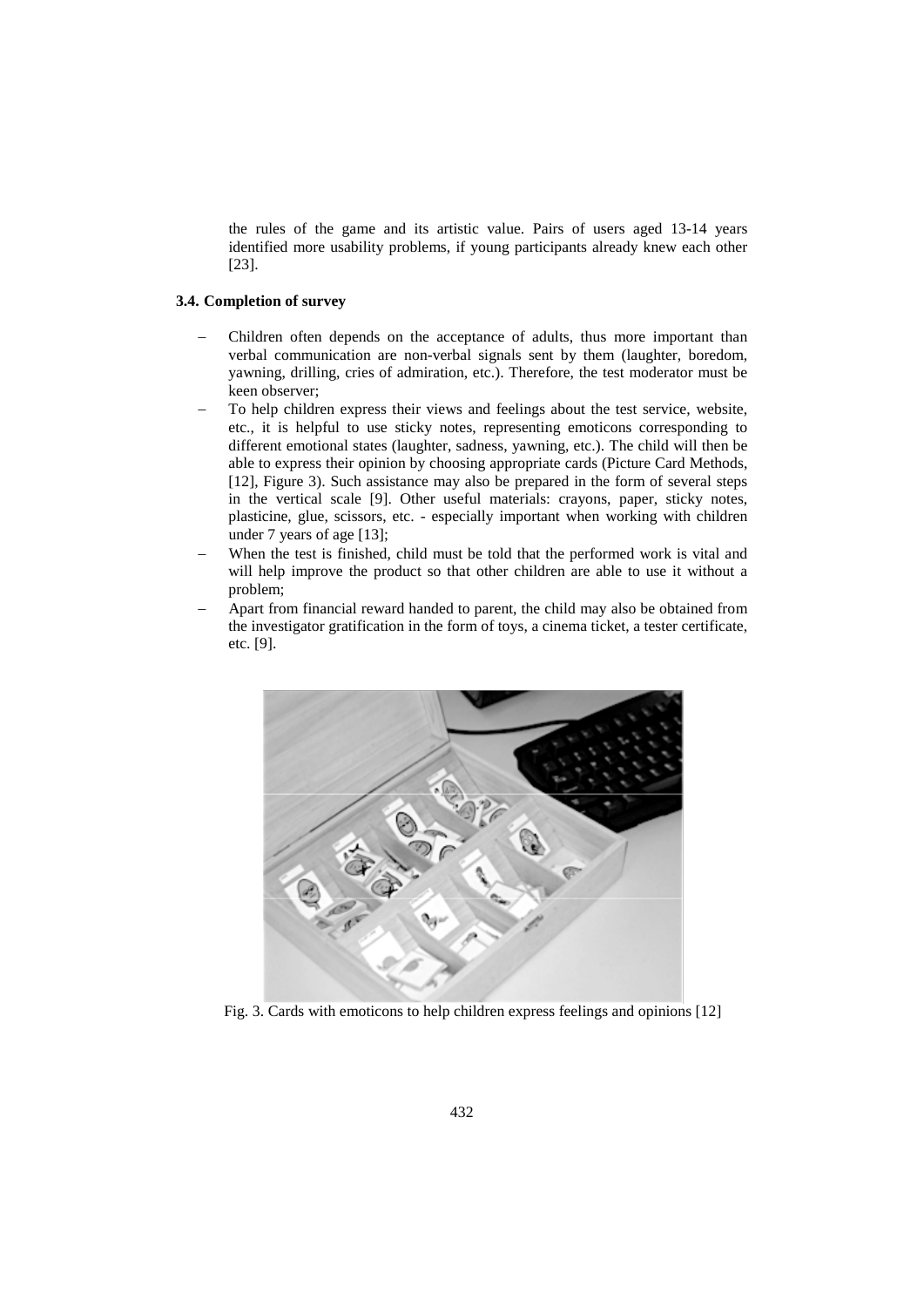### **4. Summary**

Currently, children spend more and more time in front of computer monitors, thus they are becoming a very important group of users. They are very critical consumers of the content available on the Internet, so the design of the web pages directed to them is extremely difficult. To learn the child's preferences and expectations regarding the website, it is necessary to perform usability tests of the finished product as well as its prototype. Because the child is not a typical user and requires a special approach during the test, the authors of this paper decided to develop a set of guidelines, which application allows carrying out effective research that will contribute to the identification of more usability problems.

#### **References**

- 1. Usability testing with children, available online: http://www.webcredible.co.uk/userfriendly-resources/web-usability/testing-children.shtml.
- 2. Usability testing with children: a lesson from Piaget, available online: http://blog.usabilla.com/usability-testing-with-children-a-lesson-from-piaget/
- 3. Nielsen J.: Children's Websites: Usability Issues in Designing for Kids, Jakob Nielsen's Alertbox, Sept. 13, 2010r., available online: http://www.useit.com/alertbox/children.html
- 4. Naidu S.: Evaluating the Usability of Educational Websites for Children, available online: http://www.surl.org/usabilitynews/72/pdf/Usability%20News%2072%20- %20Naidu.pdf
- 5. Usability: A Key Issue for kids' sites, Logistic Kids Market Research Journal, available online: http://www.usability.com.au/resources/kids.cfm
- 6. 10 tips for usability studies with children, available online: http://www.userexperience.co.nz/2010/10/10-tips-for-usability-studies-with-kids/
- 7. Demner D.: Children on the Internet, available online: http://otal.umd.edu/UUPractice/children/
- 8. Arseneault C.: Having fun or finding information? Usability for kids sections of web sites, available online:
	- http://www.museumsandtheweb.com/mw2003/papers/arseneault/arseneault.html
- 9. Hanna L., Risden K., Alexander K.: Guidelines for usability testing with children methods and tools, Interactions Volume 4, Issue 5, Spet./Oct/ 1997
- 10. McCoy T.: Interviewing Kids, available online:http://www.cooper.com/journal/2009/12/interviewing\_kids.html
- 11. Carraro J.,M.: Five things you should consider when testing with children, available online: http://blog.usabilla.com/five-things-you-should-consider-when-testing-with[http://blog.usabilla.com/five-things-you-should-consider-when-testing-with](http://blog.usabilla.com/five-things-you-should-consider-when-testing-with-children/)[children/](http://blog.usabilla.com/five-things-you-should-consider-when-testing-with-children/)
- 12. Barendregt W., Bekker M.M.: available online: http://w3.id.tue.nl/fileadmin/id/objects/doc/Guidelines for user testing with children [.pdf](http://w3.id.tue.nl/fileadmin/id/objects/doc/Guidelines_for_user_testing_with_children.pdf)
- 13. Naranjo-Bock C.: Approaches to user research when designing for children, available online: [http://www.uxmatters.com/mt/archives/2011/03/approaches-to-user-research](http://www.uxmatters.com/mt/archives/2011/03/approaches-to-user-research-when-designing-for-children.php)[when-designing-for-children.php](http://www.uxmatters.com/mt/archives/2011/03/approaches-to-user-research-when-designing-for-children.php)